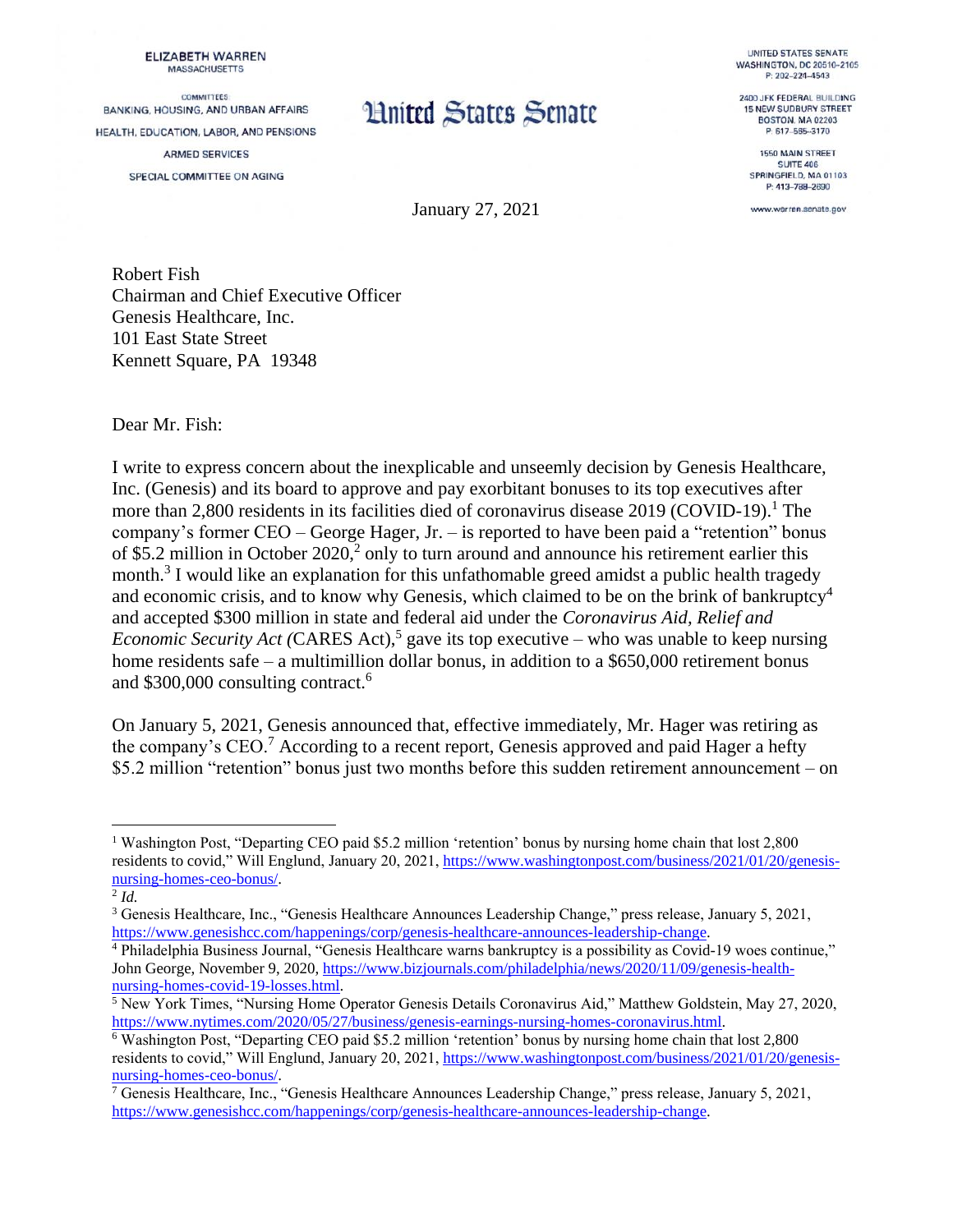top of a \$935,000 annual bonus he received in  $2020$ .<sup>8</sup> These extraordinary payments were awarded despite the fact that under his leadership, there were 14,352 confirmed cases of COVID-19 and 2,812 COVID-19 deaths at the more than 350 Genesis facilities spanning 25 states as of December 2020.<sup>9</sup> To be clear: the pandemic has killed over 400,000 Americans<sup>10</sup>, and it is possible that even aggressive actions by Mr. Hager and other Genesis executives would not have prevented outbreaks at company facilities. But there is no rationale whatsoever for offering Mr. Hager a multimillion dollar windfall in the wake of these fatalities. Indeed, while "[n]ursing homes and other long-term-care centers across the country have been hit particularly hard by the coronavirus, which poses greater risk to elderly people and those with underlying health conditions,"<sup>11</sup> the number of cases and deaths at Genesis facilities "are higher than in comparable nursing home chains."<sup>12</sup> Even worse, reports indicate that "[n]early all of [Genesis's] nursing homes reported continuing shortages of personal protective equipment through the months of the pandemic...with the situation easing only toward the end of November – after Hager's big payout was approved."<sup>13</sup>

Mr. Hager is being handsomely rewarded by Genesis despite this failure to protect the wellbeing of its vulnerable residents and staff; not only is he going to be allowed to keep his \$5.2 million "retention" bonus after his sudden retirement, he is also set to receive an additional \$650,000 bonus and a \$300,000 consulting contract, according to a Securities and Exchange Commission filing.<sup>14</sup> In addition, "the Genesis board also decided in October to put aside \$2.1 million in a trust the company described as beyond the reach of creditors, to be used for bonuses for seven of the company's high-ranking officers."<sup>15</sup>

Genesis' decision to award its executives millions in bonuses and pay is even more troubling because it comes after the company accepted millions of dollars in taxpayer-funded aid. In early 2020, Genesis reported that it "received approximately \$180 million in federal grants under the CARES Act in addition to other federally sponsored sources of near term capital,"<sup>16</sup> including "\$27 million in state funding and \$158 million in advance Medicare payments."<sup>17</sup> Another report

 $\overline{a}$ 

<sup>8</sup> Washington Post, "Departing CEO paid \$5.2 million 'retention' bonus by nursing home chain that lost 2,800 residents to covid," Will Englund, January 20, 2021[, https://www.washingtonpost.com/business/2021/01/20/genesis](https://www.washingtonpost.com/business/2021/01/20/genesis-nursing-homes-ceo-bonus/)[nursing-homes-ceo-bonus/.](https://www.washingtonpost.com/business/2021/01/20/genesis-nursing-homes-ceo-bonus/)

<sup>9</sup> Washington Post, "Departing CEO paid \$5.2 million 'retention' bonus by nursing home chain that lost 2,800 residents to covid," Will Englund, January 20, 2021[, https://www.washingtonpost.com/business/2021/01/20/genesis](https://www.washingtonpost.com/business/2021/01/20/genesis-nursing-homes-ceo-bonus/)[nursing-homes-ceo-bonus/;](https://www.washingtonpost.com/business/2021/01/20/genesis-nursing-homes-ceo-bonus/) Genesis Healthcare, Inc., "Our Services" page, accessed on January 21, 2021, [https://www.genesishcc.com/our-services/rehabilitation-therapy/our-services.](https://www.genesishcc.com/our-services/rehabilitation-therapy/our-services)

<sup>&</sup>lt;sup>10</sup> Centers for Disease Control and Prevention, "CDC Covid Data Tracker," accessed on January 26, 2021, [https://covid.cdc.gov/covid-data-tracker/#cases\\_casesper100klast7days.](https://covid.cdc.gov/covid-data-tracker/#cases_casesper100klast7days)

 $11$  Washington Post, "More than 50 dead as coronavirus ravages Massachusetts nursing home," Allyson Chiu, May 5, 2020, [https://www.washingtonpost.com/nation/2020/05/05/massachusetts-nursing-home-coronavirus/.](https://www.washingtonpost.com/nation/2020/05/05/massachusetts-nursing-home-coronavirus/)

<sup>12</sup> Washington Post, "Departing CEO paid \$5.2 million 'retention' bonus by nursing home chain that lost 2,800 residents to covid," Will Englund, January 20, 2021[, https://www.washingtonpost.com/business/2021/01/20/genesis](https://www.washingtonpost.com/business/2021/01/20/genesis-nursing-homes-ceo-bonus/)[nursing-homes-ceo-bonus/.](https://www.washingtonpost.com/business/2021/01/20/genesis-nursing-homes-ceo-bonus/)

<sup>13</sup> *Id.*

<sup>14</sup> *Id.*

<sup>15</sup> *Id.*

<sup>&</sup>lt;sup>16</sup> U.S. Securities and Exchange Commission, "Genesis Healthcare Reports First Quarter 2020 Results," May 27, 2020, [https://www.sec.gov/Archives/edgar/data/1351051/000155837020006986/tmb-20200527xex99d1.htm.](https://www.sec.gov/Archives/edgar/data/1351051/000155837020006986/tmb-20200527xex99d1.htm)

<sup>&</sup>lt;sup>17</sup> New York Times, "Nursing Home Operator Genesis Details Coronavirus Aid," Matthew Goldstein, May 27, 2020, [https://www.nytimes.com/2020/05/27/business/genesis-earnings-nursing-homes-coronavirus.html.](https://www.nytimes.com/2020/05/27/business/genesis-earnings-nursing-homes-coronavirus.html)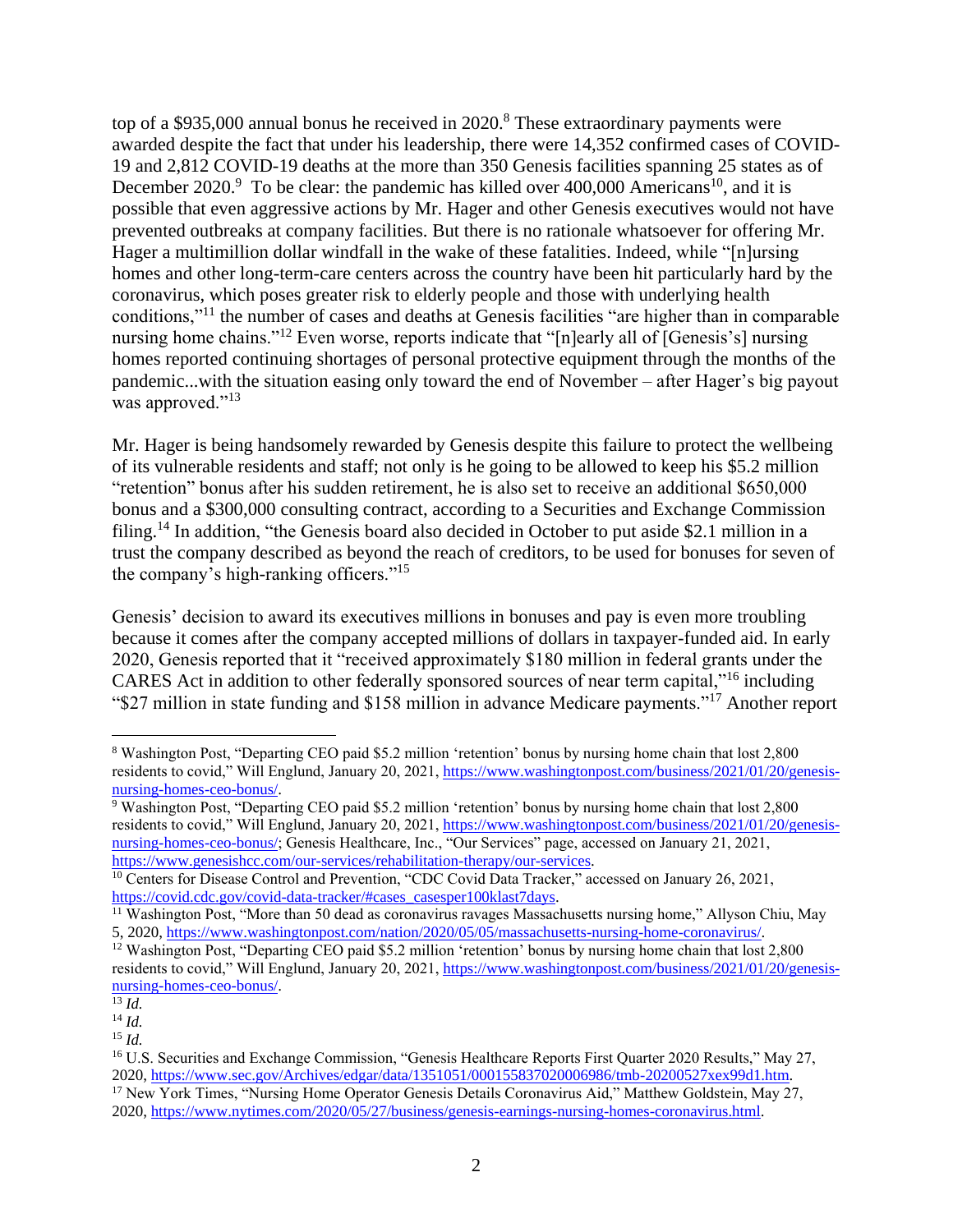specified that Genesis received "\$186 million in CARES Act grants, \$157 million in advance Medicare payments, \$90 million in deferred payroll taxes, and \$56 million in state aid."<sup>18</sup> In just the first nine months of 2020, Genesis stated that "it received \$254 million in federal relief tied to the pandemic, and pledges of \$85 million from several of the states where it operates."<sup>19</sup>

Yet, in early November 2020, Mr. Hager stated that "[t]he virus continues to have a significant adverse impact on the company's revenue and expenses...While we are grateful for federal and state financial support received and committed to date, the stimulus funds recognized in the third quarter of 2020 fell nearly \$60 million short of the company's Covid-19-related costs and the estimated impact of lost revenue…the company remains reliant on adequate and timely government-sponsored financial support to meet its obligations to patients, residents, caregivers and stakeholders."<sup>20</sup> At the time of this statement, Hager had received over \$6 million in bonuses from the company, nearly \$4 million more than he earned in 2019 prior to the pandemic.<sup>21</sup>

Genesis has stated that one of the measures it has taken to weather its pandemic woes and supposed financial strain is "[a]pplying for, and receiving, government-sponsored financial relief related to the pandemic and taking advantage of other existing government-sponsored funding programs implemented to support businesses impacted by Covid-19" in addition to "[a]dvocating, for itself and the skilled nursing industry, regarding the need for additional government-sponsored funding."<sup>22</sup> On a November conference call with analysts, Mr. Hager is reported to have said "[t]here is no question Genesis will need ongoing support from the federal government and our capital partners to sustain operations....We are aggressively managing liquidity at every turn. That being said, we are still burning cash."<sup>23</sup> I now know that millions of dollars of that cash was spent on Mr. Hager's lavish bonuses and handouts to other top executives.

CARES Act funding should not be used to line the pockets of company executives who fail to address the public health threats from the pandemic, and your company should not be seeking additional public funds while giving departing executives multimillion dollar bonuses.

 $\overline{a}$ 

<sup>&</sup>lt;sup>18</sup> Skilled Nursing News, "COVID-19 Strains Cast 'Substantial Doubt' on Nursing Home Giant Genesis's Ability to Survive Next Year," Alex Spanko, August 10, 2020[, https://skillednursingnews.com/2020/08/covid-19-strains-cast](https://skillednursingnews.com/2020/08/covid-19-strains-cast-substantial-doubt-on-nursing-home-giant-genesiss-ability-to-survive-next-year/)[substantial-doubt-on-nursing-home-giant-genesiss-ability-to-survive-next-year/.](https://skillednursingnews.com/2020/08/covid-19-strains-cast-substantial-doubt-on-nursing-home-giant-genesiss-ability-to-survive-next-year/)

<sup>&</sup>lt;sup>19</sup> Washington Post, "Departing CEO paid \$5.2 million 'retention' bonus by nursing home chain that lost 2,800 residents to covid," Will Englund, January 20, 2021[, https://www.washingtonpost.com/business/2021/01/20/genesis](https://www.washingtonpost.com/business/2021/01/20/genesis-nursing-homes-ceo-bonus/)[nursing-homes-ceo-bonus/.](https://www.washingtonpost.com/business/2021/01/20/genesis-nursing-homes-ceo-bonus/)

<sup>&</sup>lt;sup>20</sup> Philadelphia Business Journal, "Genesis Healthcare warns bankruptcy is a possibility as Covid-19 woes continue," John George, November 9, 2020, [https://www.bizjournals.com/philadelphia/news/2020/11/09/genesis](https://www.bizjournals.com/philadelphia/news/2020/11/09/genesis-health-nursing-homes-covid-19-losses.html)[health-nursing-homes-covid-19-losses.html.](https://www.bizjournals.com/philadelphia/news/2020/11/09/genesis-health-nursing-homes-covid-19-losses.html)

 $21$  Intercept, "One In Six COVID-19 Deaths In Vermont Came From A Single Nursing Home," Matthew Cunningham-Cook, December 2, 2020, [https://theintercept.com/2020/12/02/vermont-nursing-home-covid-genesis/.](https://theintercept.com/2020/12/02/vermont-nursing-home-covid-genesis/) 

<sup>22</sup> Philadelphia Business Journal, "Genesis Healthcare warns bankruptcy is a possibility as Covid-19 woes continue," John George, November 9, 2020, [https://www.bizjournals.com/philadelphia/news/2020/11/09/genesis](https://www.bizjournals.com/philadelphia/news/2020/11/09/genesis-health-nursing-homes-covid-19-losses.html)[health-nursing-homes-covid-19-losses.html.](https://www.bizjournals.com/philadelphia/news/2020/11/09/genesis-health-nursing-homes-covid-19-losses.html)

 $\frac{23}{23}$  Washington Post, "Departing CEO paid \$5.2 million 'retention' bonus by nursing home chain that lost 2,800 residents to covid," Will Englund, January 20, 2021[, https://www.washingtonpost.com/business/2021/01/20/genesis](https://www.washingtonpost.com/business/2021/01/20/genesis-nursing-homes-ceo-bonus/)[nursing-homes-ceo-bonus/.](https://www.washingtonpost.com/business/2021/01/20/genesis-nursing-homes-ceo-bonus/)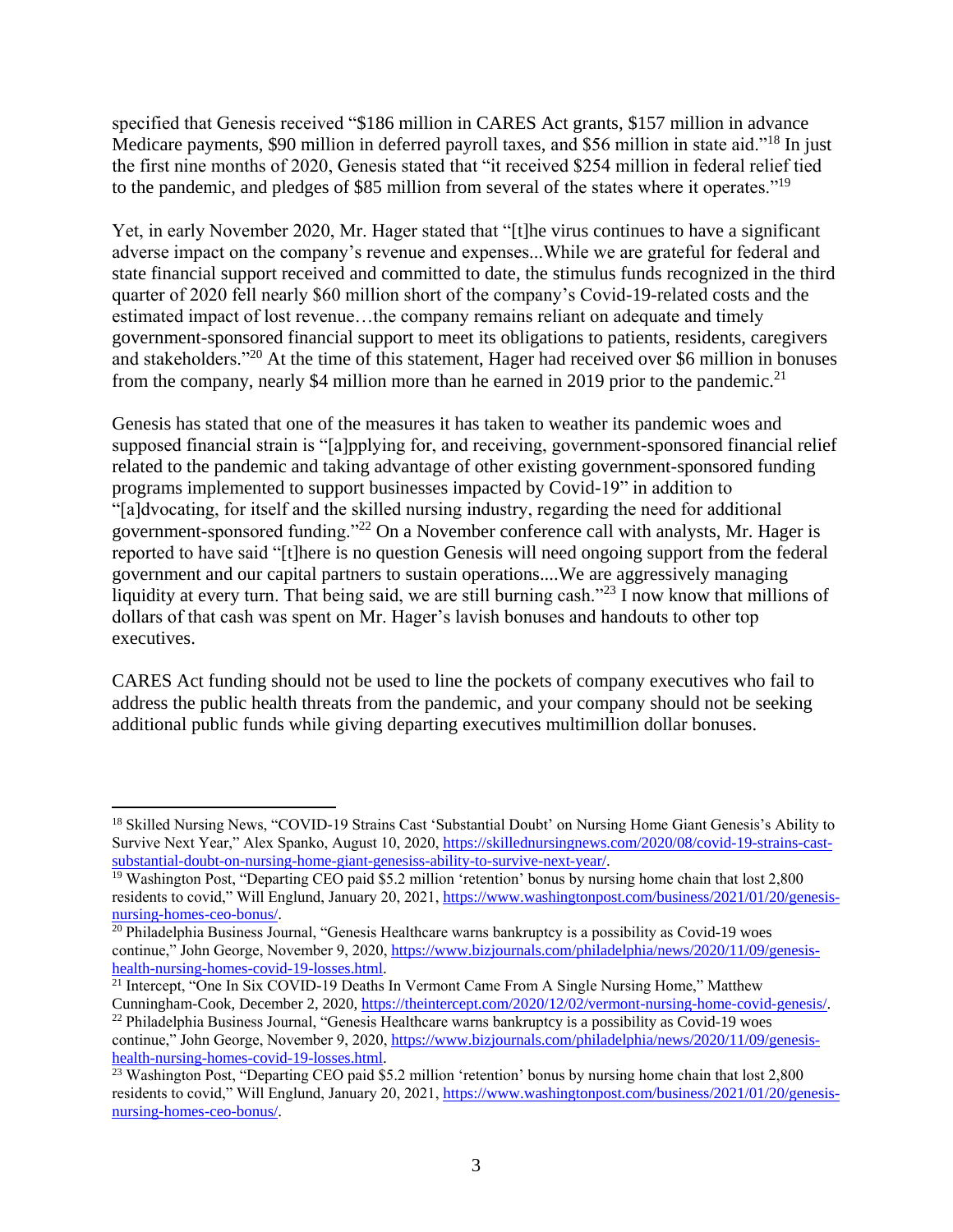In order to better understand the decisions of your company, I am requesting answers to the following questions no later than February 10, 2021:

- 1. Please provide a full and complete list of all pandemic-related state and federal funding or other assistance that Genesis has received to date since January 1, 2020.
- 2. Please provide a full and complete list of all pay, bonuses, and other compensation received or due to Mr. Hager on or after January 1, 2020.
- 3. Please explain why Genesis has offered and/or given multiple bonuses to Mr. Hager and other company executives at a time that it describes itself as financially strained and advocated for government funds. Please provide all Board minutes, since January 2020, relating to these compensation discussions.
- 4. What specific benchmarks related to the health and welfare of Genesis residents were in place with regard to decisions about Hager's bonuses and other ongoing payments? Did the company determine that he met those benchmarks despite the deaths of nearly 3,000 residents?
- 5. Please provide a complete, detailed timeline of the board of director's decision to approve a "retention" bonus for Hager in October 2020 and why such a bonus was deemed effective and reasonable. Was the Board at the time aware that Hager would be departing two months later?
- 6. Does the board have the ability to claw back any of the compensation provided to Hager? Does the board intend to do so?
- 7. Please provide more detailed information regarding the \$2.1 million bonuses for seven high-ranking executives. Who received these funds and what was the justification for these payments? When were they or when will they be disbursed? How were each of these decisions made?
- 8. Please provide detailed information for how much in 'hero' dollars were given out to support Genesis staff,  $24$  how decisions were made with allocations of those funds, and when and to whom those funds were dispersed.

Thank you for your prompt attention to this important matter, and I look forward to your response.

 $\overline{a}$ 

<sup>&</sup>lt;sup>24</sup> Washington Post, "Departing CEO paid \$5.2 million 'retention' bonus by nursing home chain that lost 2,800 residents to covid," Will Englund, January 20, 2021[, https://www.washingtonpost.com/business/2021/01/20/genesis](https://www.washingtonpost.com/business/2021/01/20/genesis-nursing-homes-ceo-bonus/)[nursing-homes-ceo-bonus/.](https://www.washingtonpost.com/business/2021/01/20/genesis-nursing-homes-ceo-bonus/)